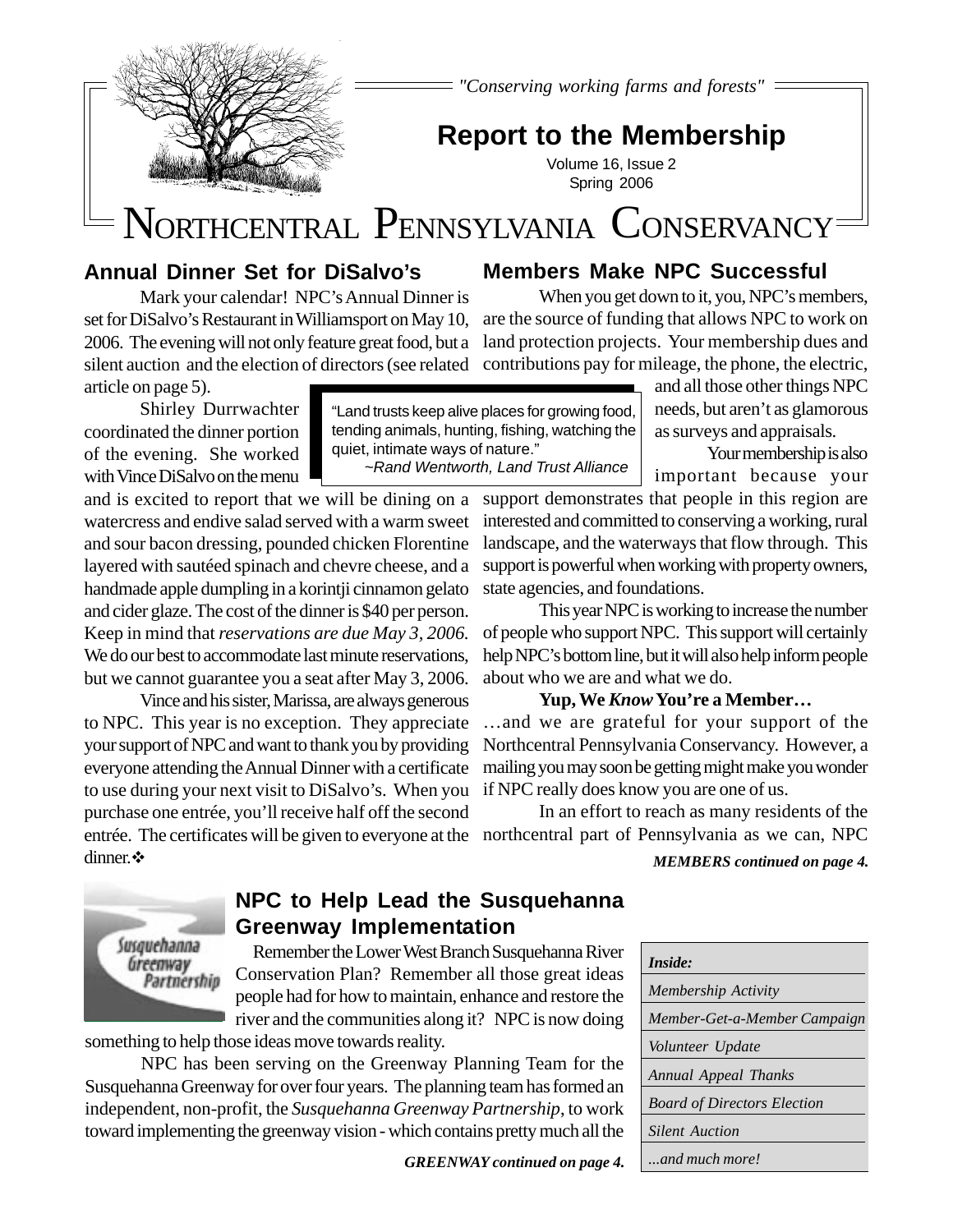### **Membership Activity from 1/1/2006 through 3/31/2006**

#### **CORPORATE MEMBERS**

Many thanks to our corporate members for their support of NPC's mission. Please take note of those businesses who have shown they care about the future of our communities with their corporate membership and show YOUR support to them.

#### **Small Business (\$100- 499)**

Parente Randolph LLC Pennsylvania Bureau of Forestry (Tiadaghton) Staiman Brothers Inc. Jersey Shore Hospital Lonza Inc.

Pine Creek Outfitters Radiant Steel Products Co. Sovereign Bank Wheeland Lumber Co. Inc. Woolrich Inc. Zimmer Insurance Agency Inc.

### **Osprey (\$1,000- 1,999)**

Alpine Club of Williamsport

#### **American Kestrel (\$500- 749)**

Lycoming County Planning **Commission** Susquehanna Chapter Trout Unlimited Woodlands Bank Yoas Services, Inc.

#### **GENERAL MEMBERS**

### **Bobcat (\$1000- 4999)**

George & Shirley Durrwachter

#### **Black Bear (\$500- 999)**

Chris & Sherry Dwyer Tom Corbett Gordon & Margie Shaw

2

### **White-tailed Deer (\$250-**

**499)** Herman & Molly Logue Paul Dembowski Martin & Jean Doughty Linda Schramm

#### **Black Cherry (\$100- 249)**

Slate Run Sportsman's Assn. Mountain Stone & Carved Rocks Dr. Thomas Aufiero & Dr. Suzan McGary Frank R. Comfort Kenneth L. & E. June Cooper R. Jeffrey Coup Stephen & Terri Deitrick Mr. & Mrs. Chris Delano Lloyd B. Forcey John M. Hallgren Gary & Susan Harris William B. Heffner III Jane Y. Herald Mr. & Mrs. B.K Huffman Mr. & Mrs. Seth Keller James & Beth Lazorka Josephine Lewis James & Cynthia Mackay Gilbert L. Maton Drs. Eberhard & Mary F. Passarge

John Jr. & Charlotte Person William & Nancy Pfeiffer Pine Creek Headwaters Protection Group Pine Creek Preservation Assn. Joseph H. Radley Dr. Samuel Rockey H. Kenneth & Marilyn G. Ruhl Alvin H. Smith, Jr. David & Louise Stone Judith E. Styrcula Chalmer & Ruth Ann Van Horn Robert & Joanne Wise

### **Red Oak (\$50- 99)**

Dan & Margery Wurster MAS Printing Herman & Rita Bocher Carolee & Dick Thatcher Dr. & Mrs. David N. Ambrose E. Lee Bellinger M.D. Jonathan & Sally Butterfield Melissa Christ Ned Coates & Gayle Peters-Coates R. Max Coy Duane & Denise Daniels Glenn Davis James A. Drobile Esq. John & Nancy Dunham Jack & Linda Gettys Daniel Glunk & Margrit Shoemaker

Henry F. Hartmann Jr. William & Kelly Hastings Donald G. Holtzman Charley & Lisa Hooper Rudy & Carol Kafer Boyer & Elinor Kantz

Raymond M. Lyon Mr. & Mrs. James Meyer Joseph A. Pecchia Deborah Reeder Karen Rush Cathy & Tom Shannon Jim & Jen Slotterback John & Leah Tewksbury

#### **Sugar Maple (\$35- 49)**

Annie Sanders Thomas Duck Howard Parks Catherine & Ronald Anderson Mitzi & Jim Burget Eila & Jack Campbell Mike & Kelly Crist Toner & Kathy Hollick Dave & Roxanne McMillan Vance & Sue Miller William C. Miller Max Mitchell Priscilla D. Older Kenneth & Carolyn Smith Barbara Sonies

#### **White Pine (\$25- 34)**

Gordon & Mary Hiller R. Lowell Coolidge Paul W. Duck Dennis & Holly Dusza Larry & Maggie Emery Dr. Joseph & Ginny English Ted & Lee Fenno Richard C. Gleockler Hardy Hansen Barbie & Bush James Dr. Lester G. Kleckner Gerald & Colleen Lacy

Max Persun Mr. & Mrs. Chester Pribble Mr. & Mrs. John Sciortino Michael & Laura J. Steele Susquehanna Longbeards NWTF Susquehannock Lodge Jerry & Melinda Updegraff Wellsboro Area Chamber of Commerce David G. Werner William V. West Mrs. A.B. Hackney

#### **Additional Contributions**

#### **Memorials**

Helen McMahon Linda Stein Patricia Lockspeiser Pamela Atwood

Steven Williams Mr. & Mrs. James Maiolo Richard, Scott & Delores Shick

Viola Phillips Bald Eagle Township Board of **Supervisors** 

Ken Bowen James Berkebile Chris Dwyer

Conde Peoples Alissa du Bois

### **Fishing Creek Project**

**Donations** Clete & Pam Miller Charles & Margaret Wettling Joe & Ginny English Richard & Shirley Wenner Max Coy Jennie Beyer Ed Lawrence Donald Clark John Hopkins Bob & Donna McCoy

#### **Other Donations**

Loyalsock Creek Watershed Memorial Fund Mary Cillo Gerald Bride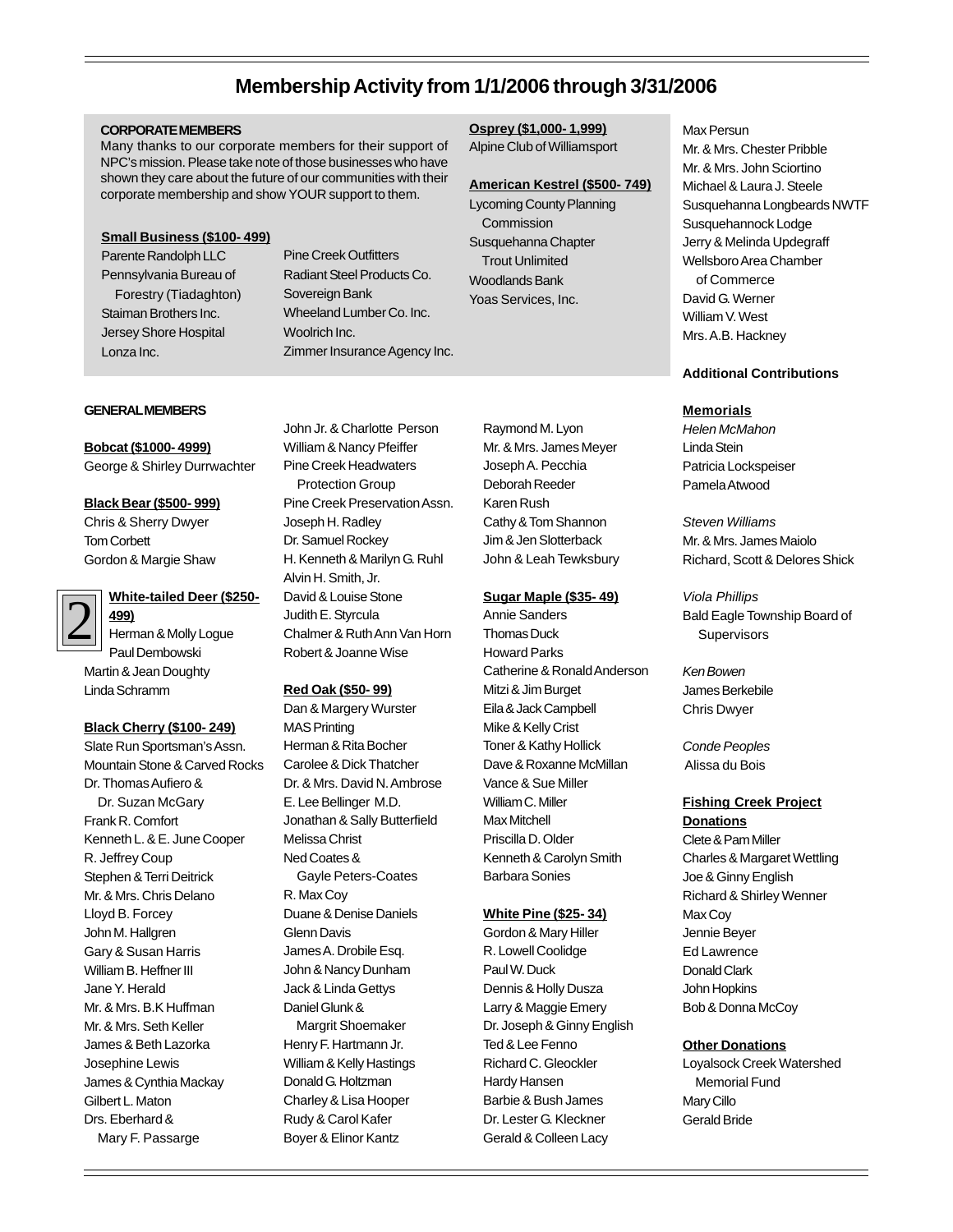### **Not Simple, Fast or Cheap**

Is there anything that is?! — Certainly not land protection projects! And we have lots of them underway just now.

Currently NPC has eleven conservation easement agreements underway along with two acquisitions. These projects range in location from northern Tioga County through Bradford, Lycoming, and Columbia Counties, to central Northumberland County. Some of the projects have just begun with an initial visit, while others already have agreements drafted.

Here is how the process of protecting a property generally works:

- " A landowner interested in conserving their property contacts NPC, sometimes after a referral from another organization or agency.
- " A NPC representative visits with the landowner and together they walk the property to learn the landowner's goals and objectives and get a preliminary overview of the conservation values.

Then comes the gathering of background information – a copy of the deed; the survey map of the property; information on soils, wetlands and waterways; copies of the county and township comprehensive plans; a title search to make sure of the ownership and any other easements or rightsof-way; and a search of the Pennsylvania natural heritage database to determine if any species of concern have been documented on the property.

The initial draft of the conservation easement agreement is written and submitted to the landowner.

The agreement is rewritten if the landowner or the landowner's attorney want to change some provisions – providing the changes meet both legal requirements and NPC's goals.

The agreement is resubmitted to the landowner.

NPC's Technical Committee, comprised of volunteers with a broad range of expertise, visits the property and meets with the landowner. It is during this visit that the conservation values are fully documented with photographs, measurements, and examination of the entire property.

The project, together with the Technical Committee's report and recommendations, is submitted to NPC's Board of Directors. The Board agreement.

■ When both the landowner and NPC have work being done! ◆

### **Member-Get-a-Member Campaign**

We have held member-get-amember campaigns in the past, but this year we are doing it differently.



It is going to be a year-long campaign, filled with giveaways and special promotions. Starting in May when you receive a letter from NPC, whether it is a renewal reminder or a thank you for your donation, you will also receive two or three membership brochures. Write your name on those brochures and give them to family and friends, encouraging them to join. If they do join, then you and the person who joined will be entered into a monthly raffle drawing. The raffle winners (the new member, and the member who got them to join) will each receive a prize. Next May 2007 we will have (imaginary drum roll please!) the "Really Big Raffle Drawing"!

The Really Big Raffle Drawing will include several different raffle prizes, and ten people will walk away with something terrific. Good luck and thanks for spreading the word!  $\mathbf{\hat{v}}$ 

approved all the terms of the agreement, it is signed by both parties and recorded in the county in which the property is located.

3

As you can see, this is not a simple or quick process, normally taking six months to a year. The conservation easement agreement for one of our protected properties went through nine drafts before it was finalized; the entire time spanned eight years from the initial conversations with the landowner until the agreement was recorded.

However, recording the agreement is not the end of the process for protecting a property. In accepting the donation of a conservation easement on a property, NPC takes on stewardship responsibilities to ensure that the integrity and terms of the easement are not violated. These responsibilities include annual monitoring and enforcement of the terms of the agreement in perpetuity (forever). These responsibilities are permanent and NPC must have the capability to carry out 20, 50, even 100 years into the future.

then decides whether or not to accept the easement newsletter is going to include information about the latest Because of the time and effort involved, not every easement, but don't let that mislead you. There is a lot of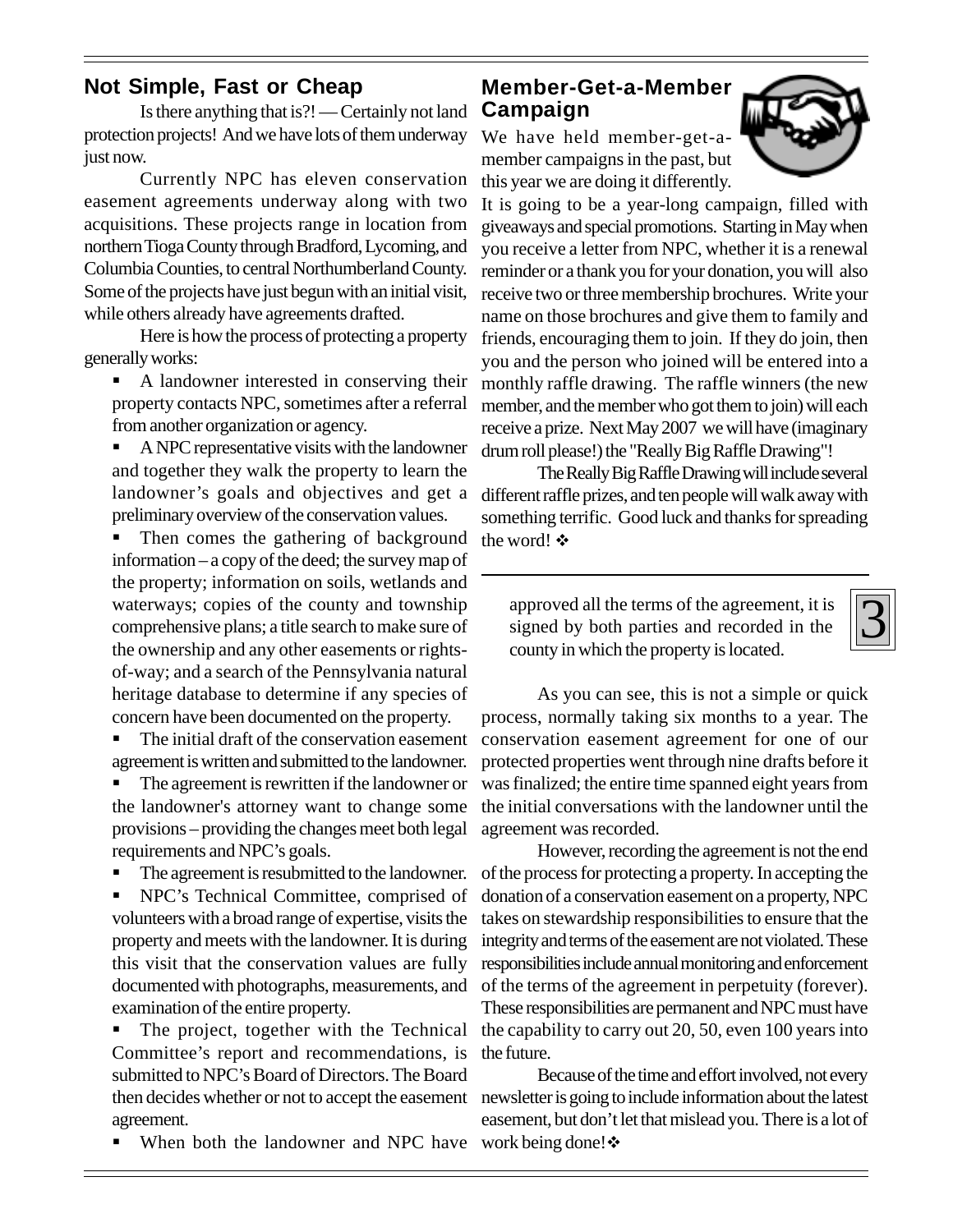### **Celebrity Waiter Night Great Success** *MEMBERS continued from page 1.*

March is filled with traditions - St. Patrick's Day, NCAA Basketball and NPC's Celebrity Waiter Night. This year Gloria and Marcia Miele, Herdic House owners, allowed NPC and our Celebrity Waiters to take over their restaurant on March 10.

The evening was a success (no dishes were broken this year) and raised over \$3,000 for NPC. Once again Blair Brothers Goldsmiths donated an item for an evening raffle. Congratulations to Anne Rice for winning!

Thank you to our Celebrity Waiters who worked hard to make the evening a success:

John Best (former owner of Buckeye Pretzel), Debi Burch (Smith Burch Agency), Rick Gahr (Law Offices of Rick Gahr, Skip Greevy, Greevy and Taylor), Gary Hutchinson (Lycoming County Dept of Public Safety), Oscar Knade (retired WASD Superintendent), Shirley Knade (retired Susquehanna Health System), Jack Kramer (need we say more?), Joe Reighard (Glenn O. Hawbaker Inc.), Mark Shuman (Clear Channel Communications) and Jerry Walls (Lycoming County Planning & Economic Development). $\cdot$ 



### *GREENWAY continued from page 1.*

ideas in the Lower West Branch Susquehanna River Conservation Plan. The Susquehanna Greenway will be implemented locally by collaborating with four regional organizations from throughout the river corridor. NPC will coordinate grassroots activities for the West Branch in Centre, Clinton, and Lycoming Counties.

 Alice Trowbridge will be joining NPC on a parttime basis to facilitate these regional coordination tasks. She will be working with local residents to identify, prioritize and implement projects outlined in the Susquehanna Greenway and Lower West Branch Susquehanna River Conservation Plans. Alice will get to use her talents as a landscape architect and help people envision what a project may look like (for those of us who needs those visuals to understand an idea!).

NPC is working in just those three counties as the lead, but we want to provide you with an overview of who's working where in the other river counties. You will find SEDA-COG's Community Resource Center at work in Union, Snyder, Northumberland, Montour, and Columbia counties. The Endless Mountains Heritage Region will be the point of contact for Bradford County. More information on the Susquehanna Greenway can be found at www.susquehannagreenway.com.

determined it is important that we have direct mail contact with people who share the same feelings about land conservation as our members. The Nature Conservancy, that national organization which people sometimes confuse with our local conservancy, seemed like a great contact group.

We have entered into an agreement with a direct mail contractor who has approval from The Nature Conservancy (TNC) to share their name and address lists. NPC will be sending letters to approximately 10,000 TNC members during September. The contractor does not give us access to the name and addresses ourselves; we need to give them direct contact with our mailing house, who must commit to destroying the list after they use it for our mailing.

If you are a member of The Nature Conservancy, you will probably receive a letter inviting you to join NPC. We know a number of our members contribute to TNC, but we also know there are many TNC members in our area who are not acquainted with NPC. This is our opportunity to say – "hello, look at us, we're local, doing land conservation that directly affects the people living in northcentral Pennsylvania, and you can help."

If you get the letter, please understand we really do know you are already a faithful NPC member…but because we don't get to see the mailing list we cannot weed out current members from those we are looking to newly attract. We hope you'll read the letter, though you might find it interesting.

And, just in case you are wondering, although we have purchased TNC's name and address listings for this area, **NPC does not share our member mailing list**. If you have any questions or concerns about the use of our mailing list, please give the NPC office a call. $\ddot{\cdot}$ 

### **Have Display Will Travel**

 March was a busy month for the NPC display (and volunteers!). NPC attended the Susquehanna Chapter of Trout Unlimited's Trout Kick-Off in



Williamsport. This three-day event is a great way to greet current NPC members and attract new ones. Then it was off to the Harrisburg Bass Pro Store's Fishing Classic Weekend. This was a great way for NPC to talk about our projects and how our work conserves the resources fishermen enjoy.  $\mathbf{\hat{*}}$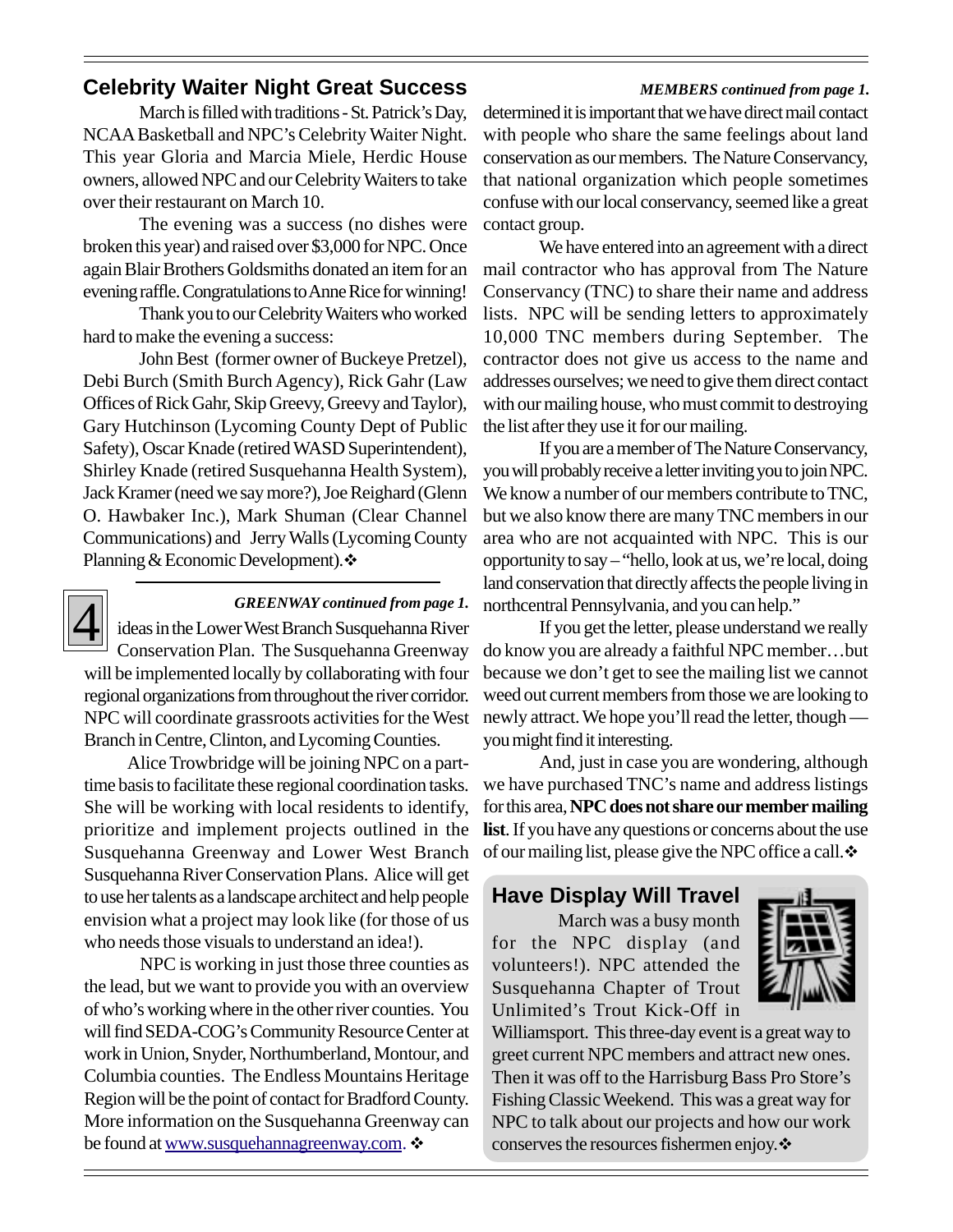### **Annual Appeal Thanks!**

 Thank you to everyone who donated during NPC's Annual Appeal. Those persons and businesses listed below provided donations between January 1 and March 31, 2006.

> Howard Parks Richard & Grace Carey Cromaglass Corp. Annie Sanders Charles & Fay Lindrooth Dr. David Franz Ernie Wheeland James & Penny Vanderlin & Family Michael & Laura J. Steele R. Lowell Coolidge Russell E. & Linda M. Campbell Wayne Laubscher David Tregea Alfred W. Buck Richard Karp Donald E. Clark Russell C. Reitz CLU Linda Schramm Rev. & Mrs. Larry Waltz Mountain Graphics

### **Volunteer Update**

Many of you responded to our call for volunteers, and we appreciate your interest and enthusiasm. We are compiling an ongoing list of willing volunteers, so if you have some time to donate please let us know. Thank you to the following volunteers:

*…in the office* Nancy Paulhamus Helen Schwarz Linda Stein

*…with the display* Jenny Borek Marian Fetter Werner Fetter Skip Heller Harvey & Anne Katz *…with the annual dinner and/or golf tournament* Shirley Durrwachter Ken Lundy Hallie Luppert Brian Pick Carol Smith Dora VanDine

### **Upcoming Election of Directors**

The business portion of the Annual Dinner meeting will feature the election of Directors. This year Les Noelk and Jim Lazoraka will be completing their second, three-year terms. According to the NPC bylaws, they are not eligible for a third term and new board members must be elected.

Additionally Ray Mattie and Christine Sleboda both resigned from the board this winter. Ray is a local business man who recently took on a new enterprise. To have the time available for his young sons and wife, he realized he needed to resign his NPC board position. Ray has been a key figure in our annual golf tournament, and his business experience was a huge asset to NPC.

Christine Sleboda resigned from the Treasurer's position and the board after becoming a parent for the first time. She and her husband wanted as much time as possible to spend with their daughter. So Christine worked with our newest board member, Steve Deitrick, to help him understand NPC's finances and allow him to step into the Treasurer's role.

Steve Deitrick was appointed by the board to fulfill Ray Mattie's term. Steve is a CPA who also holds a degree in forestry. His practice specializes in auditing and he is very familiar with non-profits and the IRS and state regulations on their finances. He and his wife have a daughter and a son.  $\ddot{\bullet}$ 

### **Silent Auction at Annual Dinner**

Bid once, bid twice, bid early and often. This year's Annual Dinner will once again feature a silent auction. A few of the items to be included in this year's silent auction are: pottery by Tracie Witter, a day of guided fishing for one on Pine Creek by George Durrwachter, and a print by Ron Beach. Check NPC's website as we get closer to the event for more information on all available items!  $\cdot\cdot\cdot$ 



### **Person needed to perform "activity search":**

We want to know what other activities land trusts in PA are offering that we aren't. If you have some time and a computer, we could use your help! Please call the NPC office for more information.